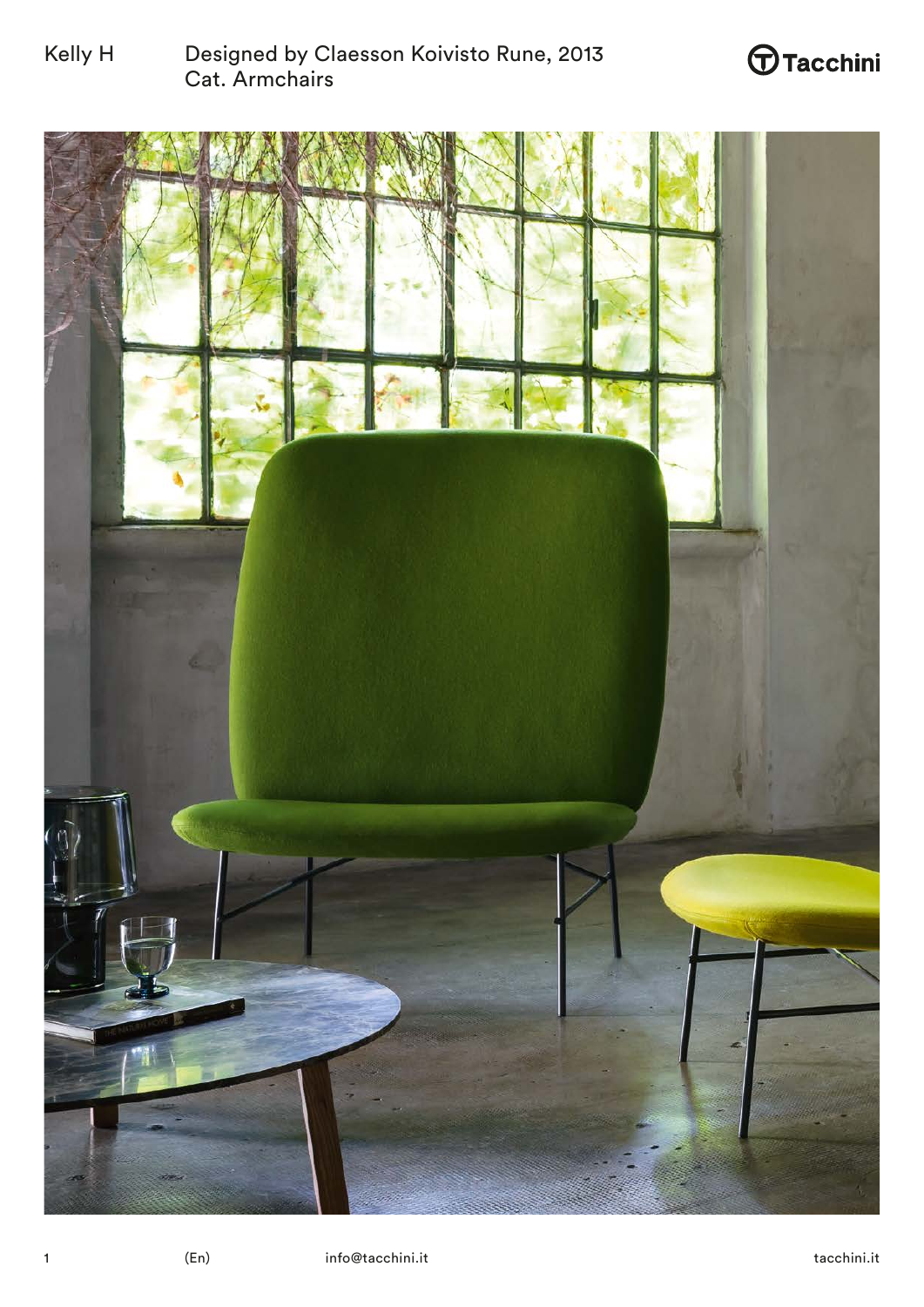



| Dimensions (cm)<br>Cod. OKELH104 | Awards                                   |                       |                         | Non-removable<br>covers | <b>CAD Files:</b><br>3D (.dwg, .3ds)<br>2D (.dwg)     |
|----------------------------------|------------------------------------------|-----------------------|-------------------------|-------------------------|-------------------------------------------------------|
|                                  | NTE BNATION<br><b><i>ESIGN AWABI</i></b> | GOOD<br><b>DESIGN</b> |                         |                         | Download CAD<br>files at tacchini.it/<br>en/downloads |
| W 104 D 78 cm                    | <b>EDIDA</b><br>Award                    | Good Design<br>Award  | Red Dot<br>Design Award |                         |                                                       |

Materials description

H 126 H seat 43 cm

Internal frame: cold foam with metal inserts.

Base: tubular metal base Ø 16 mm. Powder coated painted or chromed.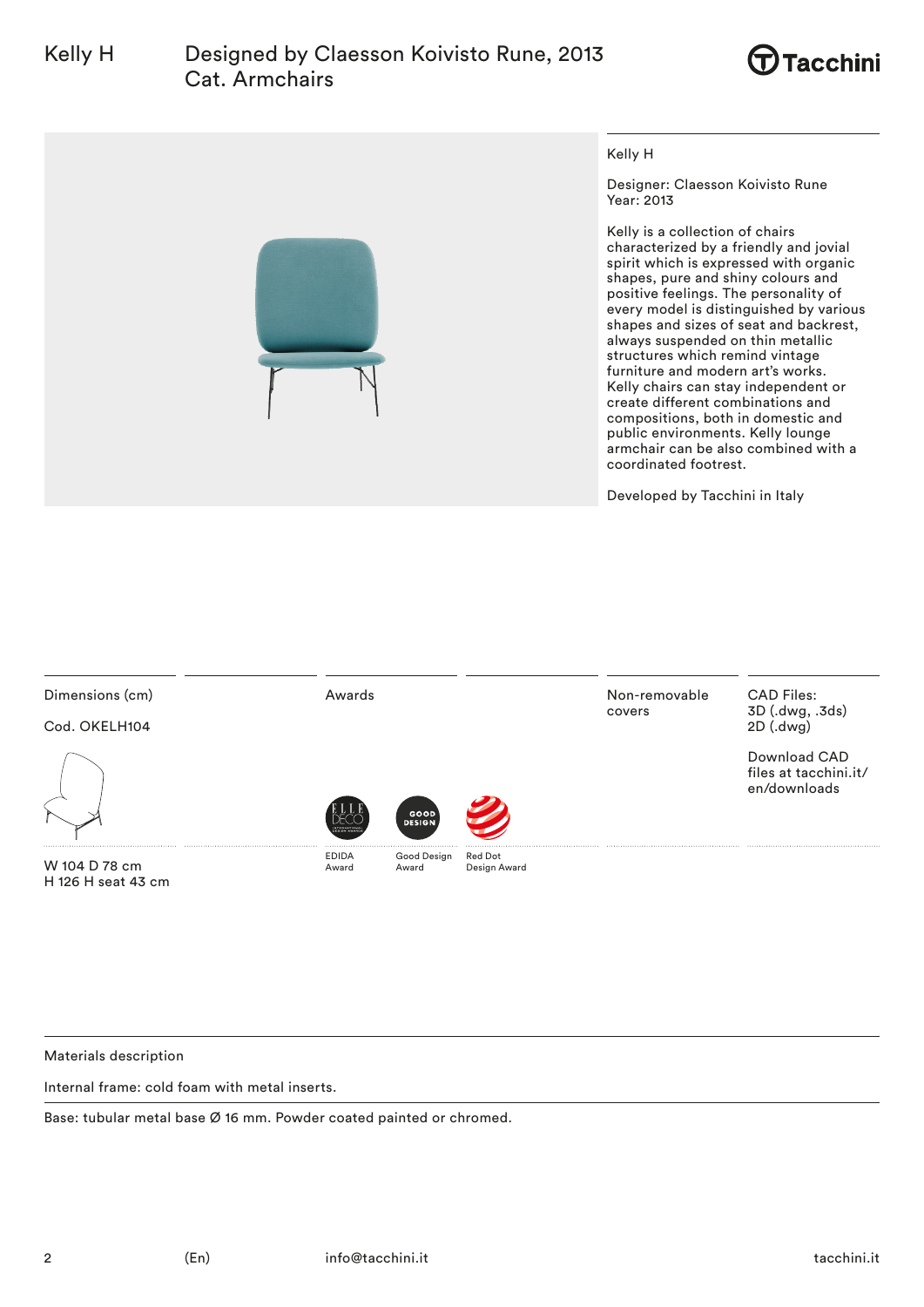







 $T25$ Matt Champagne Gold T64 Brush Matt Copper

## Suggested upholsteries













Cassia Cannell Davidia Draba Dicksoni Thesium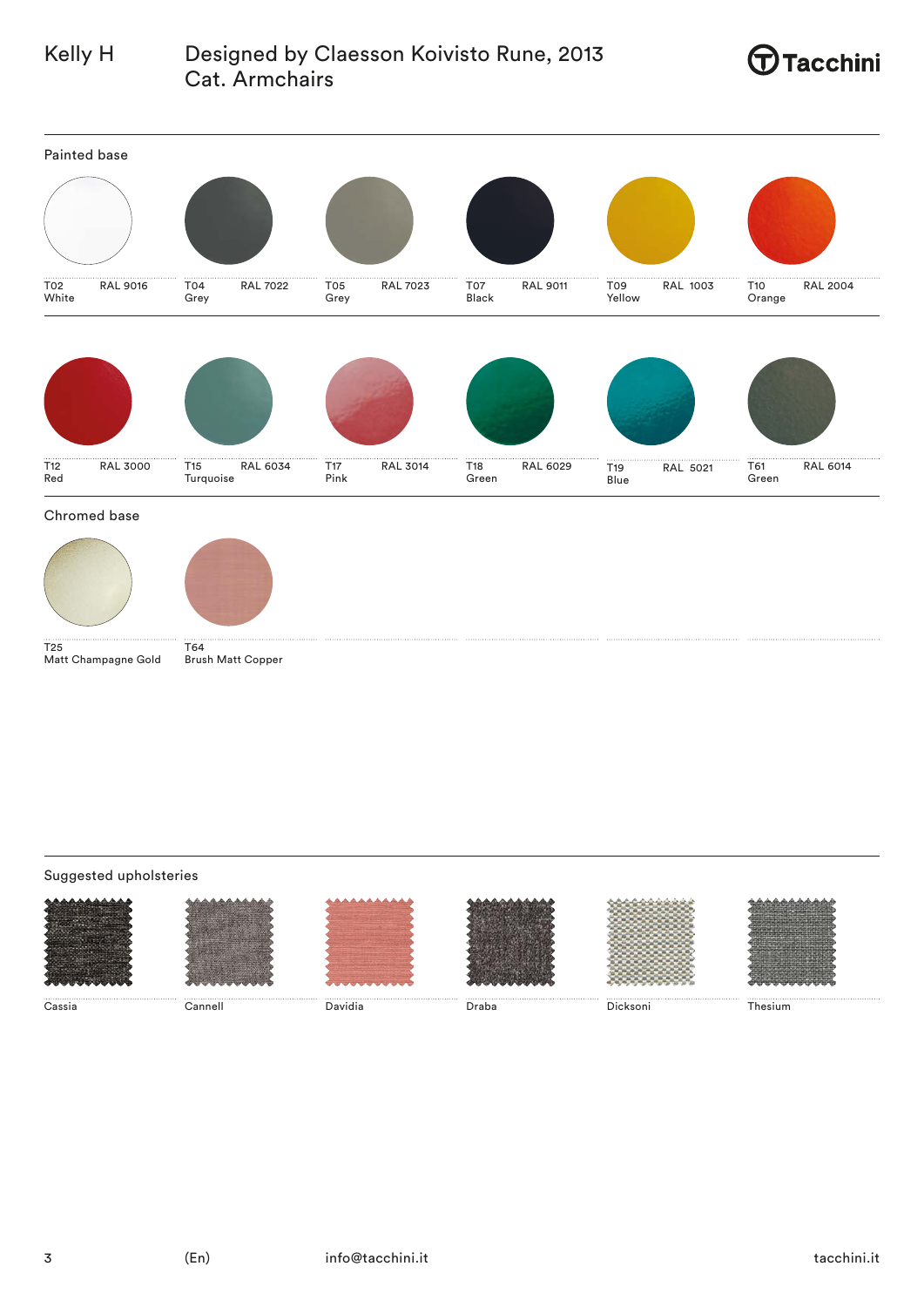

Materials informations



Cold foam 59% Metal inserts 33% Upholstery 8%

### Recyclability

All Kelly H elements are 100% recyclable when fully separated. Tacchini undertakes on-going research and development, with efforts made to introduce products which are a perfect combination of function and safety without jeopardizing the final design of the same articles. During production attempts are made to minimize noise and emission levels and to reduce rejects as far as possible. All the single materials which make up the production process, once disassembled, can be reused several times, maintaining a high quality standard.

### Polyurethane

Flexible expanded polyurethane is a solid The need to combine complex yet elastic polymeric material with open cell structure. It is a non-toxic material and above all free from ozone-damaging components. Production and processing of the polyurethane we use meet the objectives of the new policy of ensuring the protection of human health and of the environment. We focus in particular on the choice and use of the types of density of polyurethane suitable for preserving over the years the features of load capacity, elasticity and resilience. Foam For products used in public spaces flame-retardant expanded polyurethane is chosen, tested and certified according to international regulations.

## Metal

lightweight shapes with resistant materials necessarily involves the use of metals ouch as steel and aluminium. products in polyurethane foam are made with an inner steel frame for adding strength to the structure. The bases are in tubular metal which can be chromed with a gloss or satin finish or painted with epoxy powders.

Similar to polyurethane, foam is used for moulding products with special and organic shapes. It is a material which is highly resistant to ageing and flames. Its appearance at the edges is clean, compact. All products made with a foam structure offer a solution with extraordinary comfort.

> To discover more about Tacchini environmental policy please visit: www.tacchini.it

### Packaging

Kelly H element is dispatched already assembled. It is protected by tissue paper and cellophane to protect the covering from dust and direct contact with the cardboard. The product is packed in rigid cardboard boxes suitable for world export. Manufacture of the packaging observes the criteria for recovery both as recycling and energy recovery and composting.

Once a product reaches the end of its life cycle it has to be eliminated.